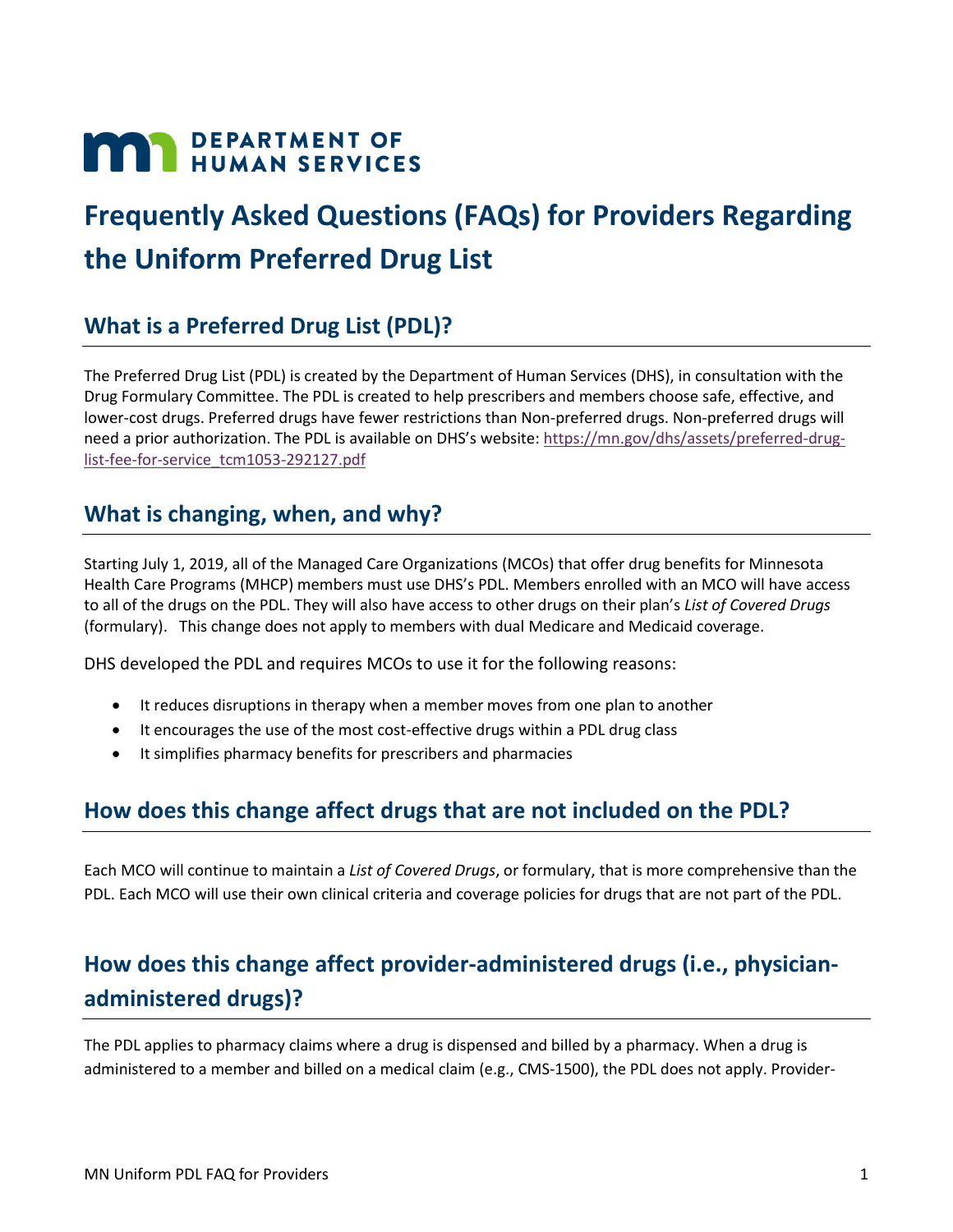administered drugs that are billed on a medical claim will continue to be managed by each MCO or DHS according to their own clinical criteria and coverage policies.

## **If I have an approved drug prior authorization for a patient and the drug is not included on the PDL, will I need to submit another prior authorization request?**

No. If you have an existing prior authorization (PA) approved for a patient and the drug becomes non-preferred on July 1, 2019, your existing PA will continue to be honored by the MCO or DHS until the PA expires.

#### **Has the process to obtain a PA changed?**

No. The PA process has not changed. PA requests must be submitted to DHS or the MCO that is responsible for the member's coverage. Current MCO coverage can be found by checking the MN–ITS eligibility system at [https://mn-its.dhs.state.mn.us/GatewayWebUnprotected/index.faces.](https://mn-its.dhs.state.mn.us/GatewayWebUnprotected/index.faces)

#### **If I need to obtain a PA, how long does that process take?**

DHS or the MCO responsible for the member's coverage will respond to a drug prior authorization request within 24 hours to inform you if the request is approved, denied, or if more information is needed.

#### **Can MCOs list drugs not on the DHS PDL as preferred or non-preferred?**

No. However, each MCO will continue to use their own clinical criteria and coverage policies for drugs or drug classes that are not part of the PDL.

## **Will MCOs use different prior authorization criteria for non-preferred drugs on the PDL?**

DHS and MCOs will use the same non-preferred PA criteria. However, MCOs are allowed to use different clinical PA criteria for non-preferred drugs on a case-by-case basis.

#### **How is a drug selected for inclusion on the PDL**

Magellan Rx Management, DHS's PDL contracted vendor, reviews each drug on its clinical merits as compared to other drugs in the same drug class. Magellan's primary sources for this review include published, peer-reviewed clinical trials. Data regarding efficacy, effectiveness, adverse effects, and tolerability are analyzed and compared to other drugs within the therapeutic class. In addition, DHS